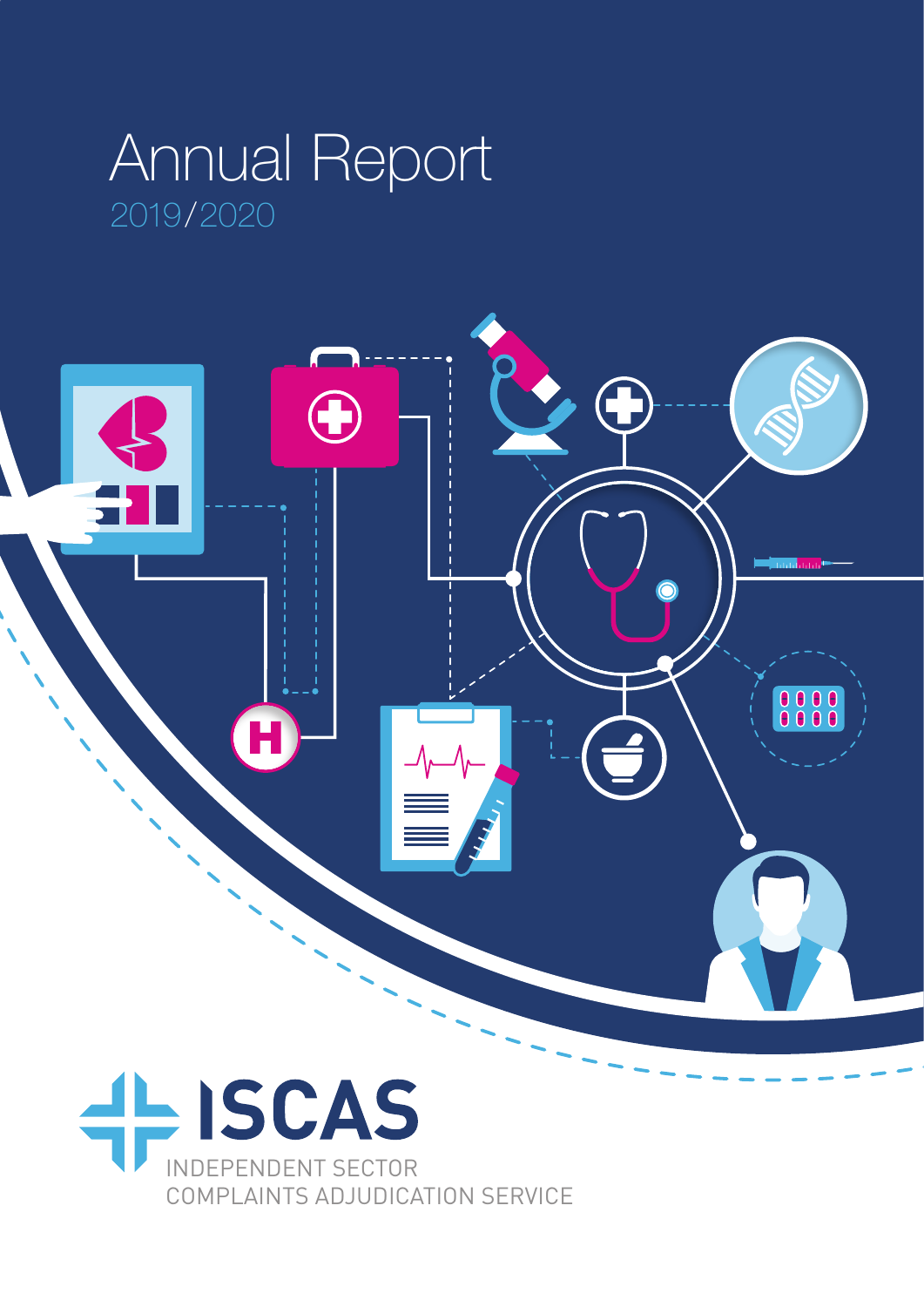### Our vision

To create the environment in which all patients have access to a high quality complaints system.

#### Our mission

To provide access to independent adjudication and promote compliance to the ISCAS Code of Practice as the recognised industry standard for complaints handling, wherever patients are treated in independent healthcare and in NHS PPU's.

## Our values

Compassionate - we are empathetic, understanding and attentive to people's concerns. We resolve concerns appropriately.

Fair - we treat people, both patients and subscribers, fairly, proportionately and according to the evidence.

**Summary** 04

Subscribers and Providers 08

> Responsive - we ensure that patient concerns are addressed swiftly according to the ISCAS Code of Practice and resolution is found.

> Improving - we use feedback and lessons learned from complaints in training and updating resources to continually improve people's experience of the complaints process in the independent healthcare sector.

# About ISCAS

Our vision, mission and values frame our drive for continual improvement in complaint handling

## About ISCAS 03

Patients and Partners 06

Stakeholders and Engagement 10

Facts and Figures - Adjudications 13

ISCAS Team 17

ISCAS Subscribers 18

ISCAS is the appropriate body for the escalation of complaints about private healthcare and is recognised as such by regulators, including the Care Quality Commission (CQC), Healthcare Improvement Scotland (HIS), Healthcare Inspectorate Wales (HIW) and other appropriate bodies, for example the Parliamentary and Health Services Ombudsman (PHSO).

ISCAS is a not-for-profit organisation, which is independent of private healthcare providers and is hosted by the Centre for Effective Dispute Resolution (CEDR).

ISCAS publishes how subscribers should manage complaints in a Code of Practice. Information Sharing Agreements permit sharing of concerns with regulators about providers who do not comply with the ISCAS Code or do not provide private patients with access to a recognised independent review stage.





More information can be found at About Us on the ISCAS website: https://iscas.cedr.com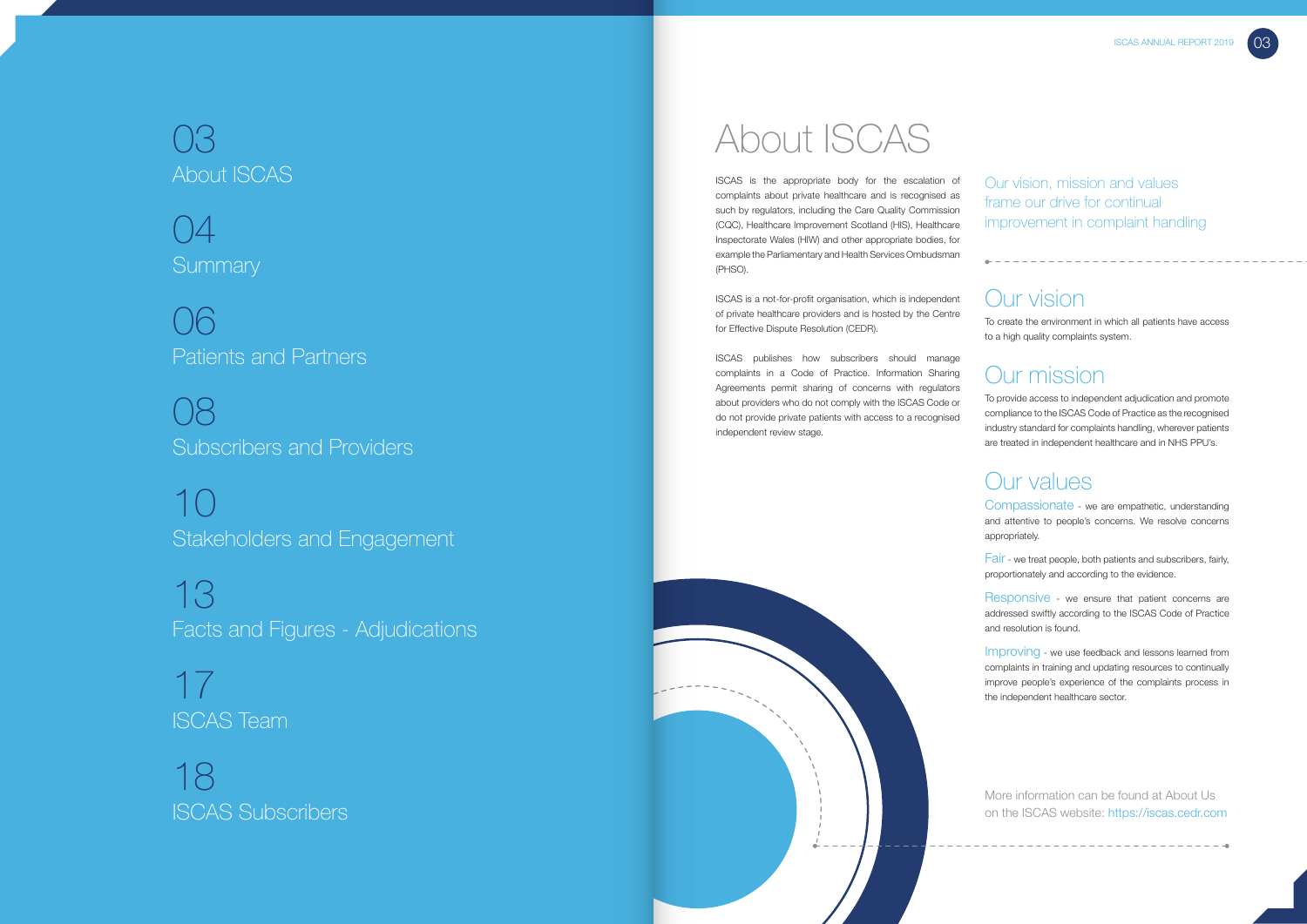05

#### Patients and Partners

Patients find that the service ISCAS provides does address their concerns and they are overwhelmingly satisfied with the adjudication service. The hosting arrangement with the Centre of Effective Dispute Resolution (CEDR) who allocate adjudications continues to provide the necessary independence to the service. However, some patients are still not signposted to ISCAS. Ensuring that private patients have good information on how to escalate complaints is an area ISCAS continues to work on with the Patients Association.

#### Subscribers and Providers

The variety and number of subscribers to ISCAS continues to expand. Although the numbers of NHS subscribers have increased, the majority of private patients treated in the NHS do not have access to ISCAS. Communications and support to subscribers to help them provide good complaints handling services for patients continues to expand and lessons learned are fed back through training, newsletters and other correspondence.

#### Stakeholders and Engagement

The relevant complaint recommendations from the Paterson Inquiry Report have been taken forward, including with the system regulators through Information Sharing Agreements. ISCAS is pleased to be a partner organisation of the Parliamentary and Health Service Ombudsman (PHSO) and part of the group working on the Complaint Standards Framework (CSF). ISCAS was delighted to see that our feedback to the Independent Healthcare Providers Network (IHPN) was included in the Medical Practitioners Assurance Framework (MPAF). ISCAS continues to work with the Private Healthcare Information Network (PHIN) to improve information for patients.

#### Facts and Figures

The total number of complaints adjudicated in 2019/20 was 111, which is an increase on the 2018/19 total of 107. The split of those areas of complaints upheld and partially upheld, against those not upheld continues to be broadly similar year on year at approximately 65:35. How complaints are handled by providers continues to be one of the most frequent concerns raised by patients, in 77% of cases. Complaints about Consultant care continue to rise year on year with 60% of complaints including this element in 2019/20.



The Paterson Inquiry Report was published in February 2020. Although the Government's response has been delayed due to the COVID-19 pandemic, ISCAS has already begun to implement relevant recommendations from the Inquiry Report. Having been an adviser to the inquiry, Karen Harrowing will lead on how ISCAS can improve patient engagement, working with the Patients Association, as well as continuing work on regulation and governance.

It has been heartening to see that the number of subscribers to ISCAS continues to increase year on year, including a small number of NHS Private Patient Units (NHSPPU) during 2019/20. Greater numbers of private patients now have the assurance of access to an independent review of their complaint by an appropriate body. However, it is disappointing that there remain a large proportion of NHSPPUs that do not provide access to an appropriate scheme for escalating complaints. During 2020/2021 ISCAS will redouble efforts to engage NHSPPUs.

Throughout 2019/20 ISCAS has increased the focus of information for patients in the form of Frequently Asked Questions (FAQs), including for COVID-19. During 2020/21 ISCAS will redouble efforts to engage NHSPPUs and will publish a position statement to clarify ISCAS' approach and aid consistency of communication on the matter.

# **Summary**



#### Baroness Fiona Hodgson CBE, Chair of the ISCAS Advisory Board

#### Sally Taber, ISCAS Director



The body of the Annual Report 2019/2020 is expanded under the headlines below.

Karen Harrowing, ISCAS Director

> Des Shiels, ISCAS Director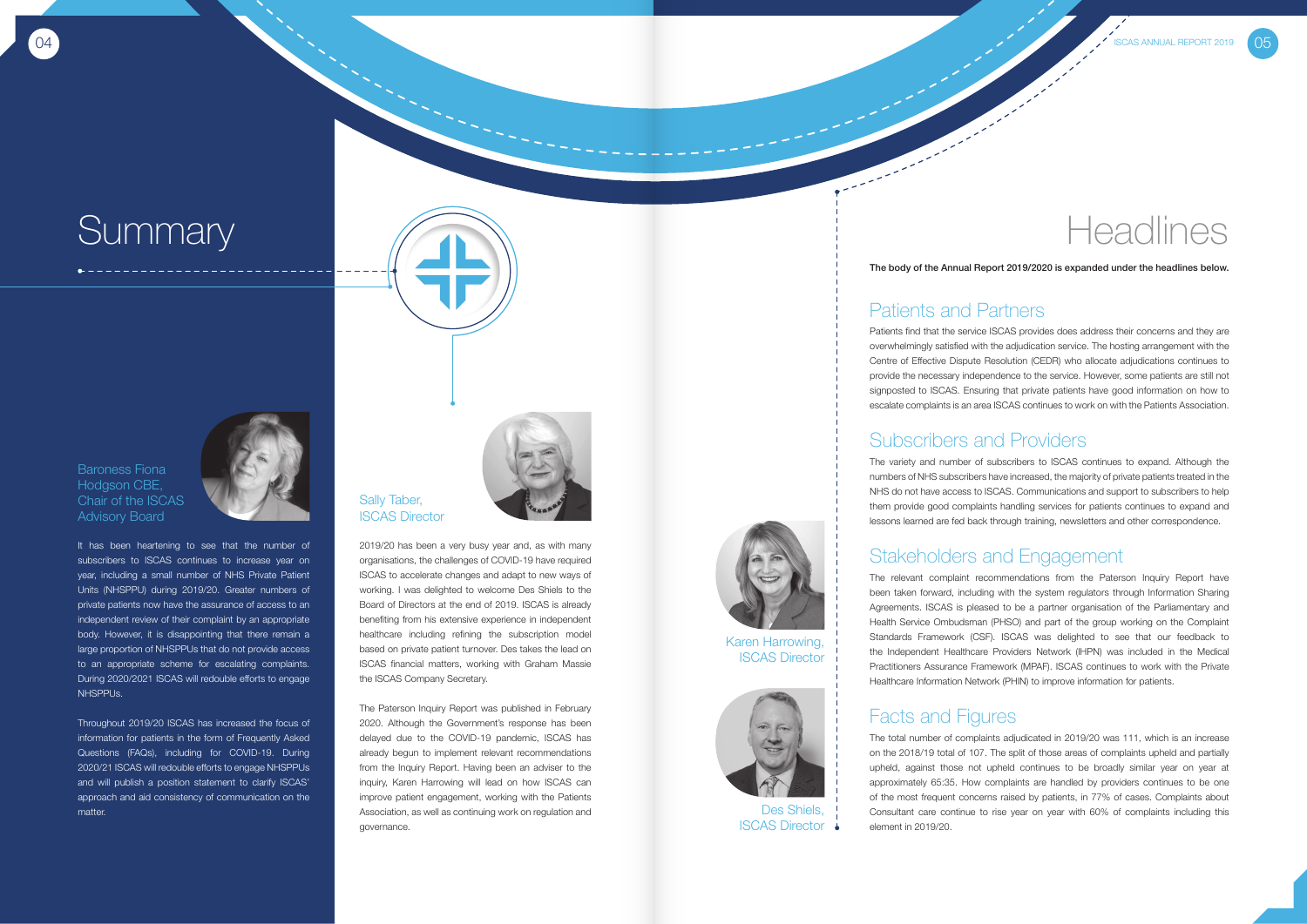## Centre for Effective Dispute Resolution

The Centre for Effective Dispute Resolution (CEDR) continues to host ISCAS and brings a great deal experience of operating a variety of alternative dispute resolution schemes, including mediation work with NHS Resolution.

The Senior Case Manager provides the key link between CEDR and ISCAS and ensures that communication between the person complaining, the provider and the independent adjudicator are managed effectively. During 2019/20 the Senior Case Manager has been pivotal to a number of areas of continuous improvement, including redesign of the consent process for those complaining and moving to the paperless adjudication processes to support COVID-19 adaptions to the service.



#### Patient focus

ISCAS is an independent body that ensures that patients are placed at the centre of the complaint process. The Facts and Figures section of this report provides more detail on the way in which the 111 stage 3 complaints were managed in 2019/20. ISCAS continues to investigate how more quantitative feedback can be obtained from patients to support the qualitative feedback received, such as:

*"I would also like to say thank you to you. Your communication with me throughout the stage 3 process has been exceptional - thank you."*

The feedback received from patients demonstrates the important role that ISCAS has in ensuring that patients are listened to, for example:

*"Many thanks for your email and for sending me the adjudicator's report as well as the medical report prepared by [named expert]. They made interesting reading and I finally felt that my difficulties and complaints had been thoroughly listened to and addressed. I would be very grateful if you could pass my thanks on to [named adjudicator] and to [named expert]."*

However, ISCAS also recognises that more needs to be done to ensure that patients are aware of the services of ISCAS. The publication of the Paterson Inquiry Report in February 2020 recommended:

#### Independent **Adjudicators**

*"We recommend that information about the means to escalate a complaint to an independent body is communicated more effectively in both the NHS and independent sector."*

ISCAS is working on improving information and listening directly to patients experiences of complaining about private healthcare in both the independent sector and the NHS, for example through the development of a patient focus group.

#### The Patients Association

During 2019/20 ISCAS renewed its arrangement with the Patients Association, which facilitates engagement with patient groups to help inform how ISCAS publications and processes can be continually improved. Unfortunately, due to COVID-19, the planned patient focus event to review ISCAS patient information about escalating complaints, was postponed. Given the ongoing requirements with social distancing the Patients Association are planning a remote focus group for summer 2020. ISCAS will review the outputs of the focus group, including listening to feedback on access to ISCAS and information for patients in the form of Frequently Asked Questions (FAQs).

The Patients Association worked with ISCAS to improve the consent form for patients to improve information governance and help patients understand what is within scope for ISCAS, and the areas that are not covered by the Code. At the end of 2019/20 the Patients Association supported ISCAS with COVID-19 FAQs to support the Patients Guide. This included informing patients about how to contact ISCAS, as well as providing information about contacting regulators and ombudsmen during the pandemic. With the independent sector and NHS working more closely together, particularly in England, the FAQs also highlighted that NHS patients being treated in the independent sector were entitled to escalate complaints to the Parliamentary and Health Service Ombudsman (PHSO).

## the patients association

## Patients and Partners

ISCAS has worked with five independent adjudicators during 2019/20. The adjudicators work independently of ISCAS and have a variety of backgrounds, including health policy, health professional standards, complaint handling, consumer policy, regulation and the law. The Facts and Figures section of this report provides the details of the issues that continue to arise at stage 3, including providers not following their own complaints procedures and the ISCAS Code.

The inconsistent implementation of procedures in healthcare is not unique to complaints handling. It is linked to issues about learning and the need to move to evidence-based processes and away from 'custom and practice'. The independent adjudicators continue to capture learning from stage 3 adjudications and address relevant matters to the providers' Chief Executive.

At the end of 2019/20 the independent adjudicators adapted to a wholly paperless system of reviewing complaints precipitated by the COVID-19 pandemic. Whilst this provides a more sustainable approach, ISCAS is aware that online ways of working does not meet all patients' accessibility needs. ISCAS will review the lessons learned from the enforced change in approach as part of our learning from the pandemic. ISCAS was delighted that, even through a pandemic, all the adjudicators were able to continue with the important work of independent review of complaints.

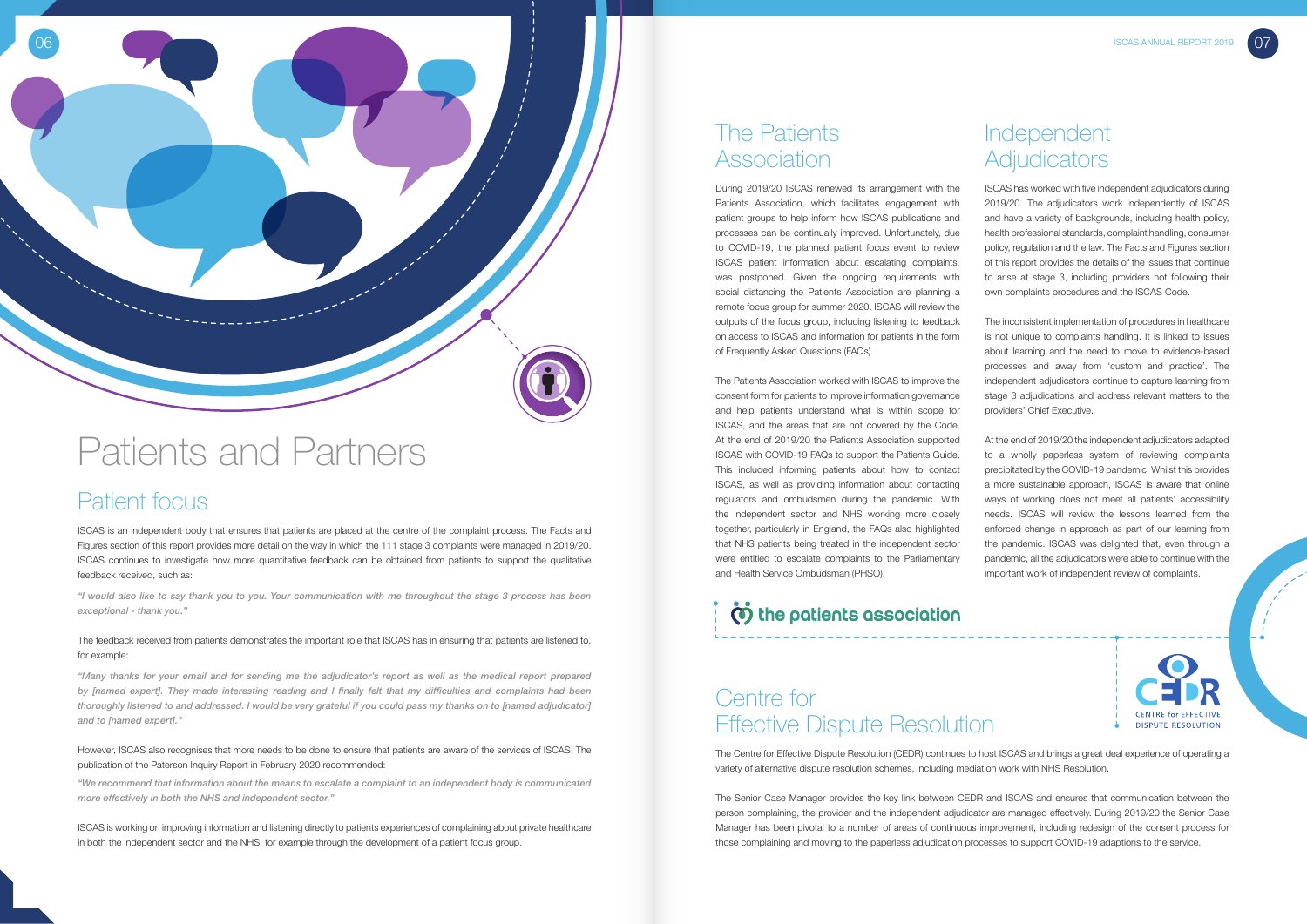In October 2019 ISCAS reminded subscribers that professional guidance did not recommend the procedure called buttock fat grafting (also known as Brazilian Buttock Lift or BBL). It was disappointing that ISCAS had to follow-up with certain Cosmetic Providers who continued to advertise the procedure on their websites. ISCAS reiterated that we would be unable to facilitate independent adjudications from complainants that have undergone the procedure and that we would raise concerns under our information sharing agreements.

# Subscribers and Providers

### Subscribers to ISCAS

Organisations that subscribe to ISCAS fall into the broad categories of Acute General Hospital, Mental Health Hospital, NHS Private Patient Unit, Cosmetic Provider, 'Other' specialist clinic and the Independent Doctors Federation (IDF).

The list of subscribers is presented at the end of the report and shows that in 2019/20 the number and variety continued to increase. The increasing variety of subscribers reflects the innovation in the independent sector and ISCAS is working with CEDR on looking at criteria for a mediation service. A mediation model may be more appropriate for non-acute service provision.

There were 38 new subscribers of which 4 were NHS private patient units (NHSPPUs). Whilst it is good to see more NHSPPUs subscribing to ISCAS, the pace of subscription is slow and ISCAS continues to receive complaints from private patients treated in the NHS who have no access to an appropriate body for complaint escalation.

Some subscribers to ISCAS are not members of a representative body and this can result in less consistency in their governance frameworks. This is particularly relevant to Cosmetic Providers, where those engaged in complaint handling often do not fully understand the requirements for 'practising privileges'. Namely, that the regulators require that the medical practitioner must be working in accordance with the hospital's policies, including the complaints procedure. Issues with practising privileges have not only been identified by ISCAS - the recommendations in the Paterson Inquiry Report include:

*"We recommend that the differences between how the care of patients in the independent sector is organised and the care of patients in the NHS is organised, is explained clearly to patients who choose to be treated privately ... This should include clarification of how consultants are engaged at the private hospital, including the use of practising privileges ..."*

#### ISCAS support to Subscribers

ISCAS has reviewed the findings and recommendations from the Paterson Inquiry, along with themes from stage 3 complaints regarding practising privileges. With input from the Patients Association, ISCAS has drafted a set of Frequently Asked Questions (FAQs) on practising privileges and complaint handling. The aim is to improve the understanding of this unique aspect of private practice for both patients and staff. The wider consultation on the ISCAS draft FAQs on practising privileges, and launch, was delayed due to the COVID-19 pandemic and will now be launched in late summer 2020.

To facilitate more targeted feedback from subscribers, ISCAS hosted three separate meetings in 2019 for the large providers, small providers and cosmetic providers. Following feedback from subscribers ISCAS had already been investigating ways to improve the website and communications, and thereby reduce the reliance on large advisory group meetings. Towards the end of the 2019/20 reporting period the move to newsletters and remote meetings for subscribers was accelerated due to the pandemic.

The first of the new style newsletters for ISCAS subscribers was launched in mid March 2020 and, given the increased need for communication during the pandemic, these were initially being sent weekly. The plan is to revert to monthly newsletters during 2020/21 and to gain feedback from subscribers on content of the newsletters.

Training in complaints handling and compliance with the ISCAS Code was delivered online and face-to-face during 2019/20. Given the on-going requirements for social distancing through the pandemic, the plan will be to hold remote training sessions through 2020/21 until face-to-face training events can be fully supported by subscriber representatives, speakers and sponsors.

#### Learning and improvement

The ISCAS annual training event for subscribers was well supported in 2019. There were excellent presentations on lessons learned from ISCAS subscribers, Aspen Healthcare and One Healthcare. The day was extremely interactive and good feedback was received, including:

*"This annual event is such good value for money and I always come away with something to take back to help improve complaints management."*

> The Patients Association highlighted the emotional impact on patients on raising a complaint and about the need for empathy. This theme, which coincided with #EmpathyDay2019, was also picked up by one of the Independent Adjudicators to ISCAS, who spoke about how to ensure the patient felt heard in response letters and the importance of a meaningful apology. A partner from DAC Beachcroft spoke at the event to emphasise the importance about good quality investigations into complaints and consistency in record keeping. Many key stakeholders in good complaint handling attended or spoke at the event, including the Care Quality Commission (CQC), the Parliamentary and Health Service Ombudsman (PHSO), the Independent Healthcare Providers Network (IHPN) and the Private Healthcare Information Network (PHIN).





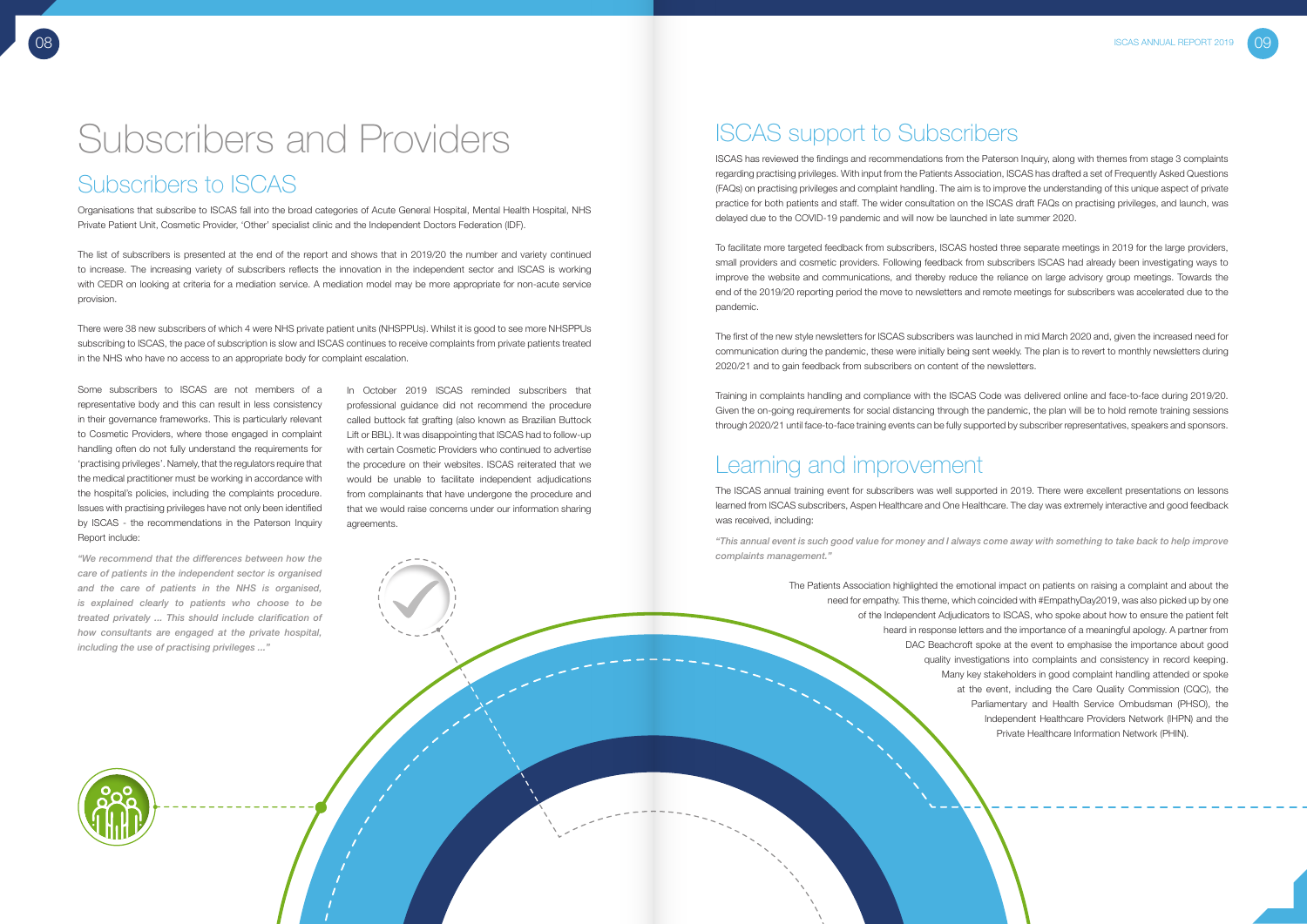#### Inquiry/Review/Regulation

During 2019/20 the Paterson Inquiry Report was published and recommended that all private patients should have the right to mandatory independent resolution of their complaint. The Government has had to prioritise directing legal resource and Parliamentary time to preparations for EU Exit and more recently to responding to the COVID-19 pandemic. It is therefore unclear if the regulation of healthcare complaints will be addressed imminently. In the interim ISCAS has been working with patient groups, ombudsmen and regulators to ensure that patients can be assured of an independent adjudication process by increasing subscription and compliance with the ISCAS Code.

The publication of the Independent Medicines and Medical Devices Safety Review (IMMDSR) chaired by Baroness Cumberlege was delayed due to COVID-19. The Government's response to both reports is likely to be published later in 2020/21. There has been limited progress on the Health Service Safety Investigations Bill (HSSIB) and the independent sector has not been added to the drafting. In January 2020 ISCAS restated:

> *"ISCAS considers that the HSSIB will only command the confidence of patients and their families and healthcare professionals if it has a remit across healthcare, whether this is the NHS or in the independent sector. Indeed the foreword by the Secretary of State refers to 'whole-system' change. The stated function of the HSSIB is for addressing risks to the safety of patients by facilitating the improvement of systems and practice".*

#### **Ombudsmen**



# Stakeholders and Engagement

## System Regulators

The system regulators across the UK recognise ISCAS as the appropriate body for private patient complaint escalation. During 2091/20 ISCAS has maintained Information Sharing Agreements with the Care Quality Commission (CQC - England), Health Inspectorate Wales (HIW) and Health Improvement Scotland (HIS) and these are published on the ISCAS website. There are on-going discussions with the Regulatory and Quality Improvement Authority (RQIA - Northern Ireland), which should be completed in Autumn 2020.

This year ISCAS has shared on-going lessons learned and information with the regulators through anonymised adjudication letters to the subscribers. Concerns about providers who do not provide an independent adjudication process have also been shared. These agreements support recommendations in the Paterson Inquiry Report regarding improvements in information sharing, although the Paterson Inquiry scope was limited to England.

At the end of 2019/20 ISCAS has been focusing on specific proposals with the English regulator (CQC) that we consider will help private patients obtain better access the appropriate body for escalating complaints. ISCAS has proposed to CQC that providers that do not establish an independent review stage should be identified through the CQC Key Lines of Enquiry (KLOE) framework and the prompts in the CQC Inspection Frameworks should be more consistent.

ISCAS maintains good engagement with the ombudsmen responsible for the independent review of NHS complaints across the UK. During 2019/20 this has included ensuring the signposting on the ombudsmen website is clear where they are unable to intervene in private healthcare complaints and the information about ISCAS is up-to-date.

Towards the end of 2019/20, ISCAS became one of a group of organisations across the healthcare sector in England working in partnership with the Parliamentary and Health Services Ombudsman (PHSO) to build a new Complaint Standards Framework (CSF).

The Framework sets out a single set of standards for staff to follow when they handle complaints. It also sets out how organisations can best capture and act on the learning from complaints. PHSO and ISCAS are both listed in the guidance on 'appropriate bodies' by the Care Quality Commission. Given the need, identified in the Paterson Inquiry Report, for greater consistency in complaint handling for NHS and private patients, ISCAS is keen to support the development of the Framework and work on improved alignment as the new ISCAS Code is developed.

During recent feedback to the PHSO group, ISCAS has been emphasising the need to refer to patient flows by funding stream when referring to complaint escalation. In this way it will be clear that, in England, the complaint escalation process is via PHSO for NHS patients, whether treated in the NHS or the independent sector, and via ISCAS for private patients, whether treated in the independent sector or the NHS/NHS private patient units. The Framework consultation was delayed due to COVID-19 and so the new Complaint Standards Framework will be launched later in 2020/21.



As with all organisations the context in which ISCAS operates results in engagement with a number of key stakeholders, including the healthcare system regulators and the ombudsman from each country within the UK, as well as organisations focused specifically on private healthcare. In addition to these groups, covered in more detail below, ISCAS has also maintained engagement with the Private Medical Insurers (PMI) and professional regulators such as the General Medical Council (GMC) and the Nursing and Midwifery Council (NMC).

> Parliamentary and Health Service Ombudsman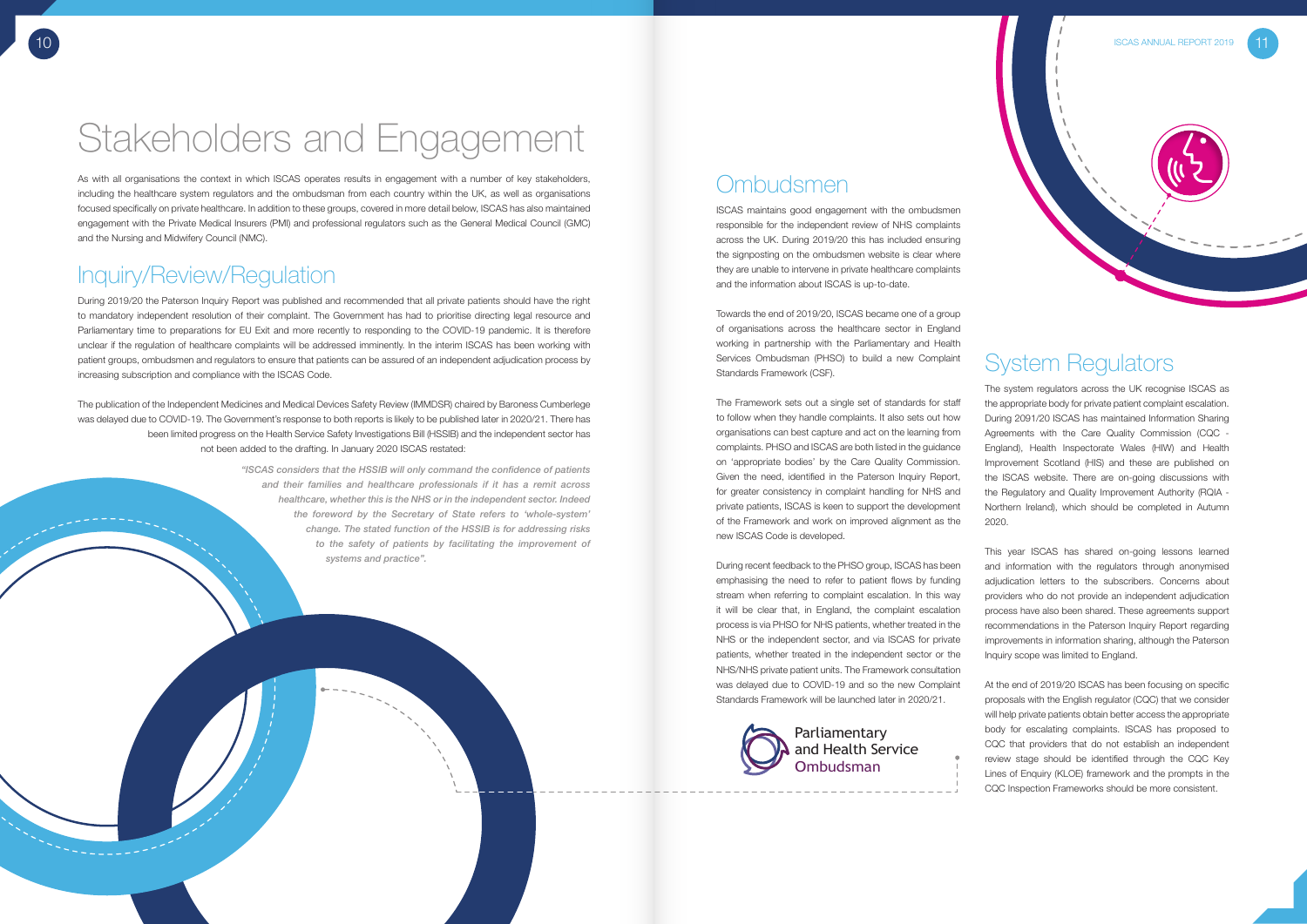ISCAS engages regularly with the Independent Healthcare Providers Network (IHPN) and we were delighted to see that our feedback was included in the Medical Practitioners Assurance Framework (MPAF) prior to the launch by Professor Sir Bruce Keogh in October 2019 and the associated patient facing animation published in January 2020. Key points from the animation and the framework regarding complaints handling include:

- Medical practitioners must record and report complaints - working in line with the healthcare provider's complaint handling policy and taking an active part in investigations and sharing of learning.
- • Complaints policy needs to include the internal procedures to comply with fundamental standards, and also explain when, and how, complaints should be escalated to external bodies, for example, such as ISCAS.

• Healthcare Providers need to monitor patient safety, clinical quality and encourage continuous improvement. Analysis of complaints about all staff, including self employed practitioners with practising privileges, and lessons learned should be used to continually improve performance. Providers must be open and transparent with people who use services.

ISCAS accepts that it is for the regulators to ensure that registered providers must demonstrate that service users have access to an appropriate body for escalating complaints. However, we would also like to see that this is supported by the Independent Healthcare Providers Network (IHPN) through ensuring its membership provides access to patients through subscription to ISCAS.



ISCAS has continued to engage with the Private Healthcare Information Network (PHIN). Whilst the mandate from the Competition and Markets Authority (CMA) does not specify that PHIN should publish information on complaints data, the 11 performance measures do include one relating to patient feedback. Complaints are an important measure of patient feedback and this was emphasised in the Paterson Inquiry Report:

*"Complaints from patients about their care offers hospitals the opportunity to examine the adequacy of the treatment and care their patients receive, to apologise when it has been found wanting and to prevent recurrence."* 

ISCAS considers information on complaints should be included as a measure of patient feedback and that there should be a plan to align the information with NHS datasets.



Due to COVID-19 further engagement between PHIN and ISCAS on complaints information was postponed at the end of 2019/20. At that time PHIN was focusing on moving to a single source of healthcare data through the Acute Data Alignment Programme (ADAPt) with NHS Digital.

As the work with the PHSO's Complaint Standards Framework on monitoring, reporting and sharing information develops through 2020/21, ISCAS plans to look at how datasets on complaint handling can be aligned and then utilised with other information to support patient choice.

**PHIN** 

## Facts and Figures

## Referrals to ISCAS

At the Independent Adjudication stage, more than half of those escalating complaints are referred to ISCAS by ISCAS subscribers, while a sizeable number of people making complaints hear about ISCAS by carrying out their own enquiries via the internet. The figure below shows how people were signposted to ISCAS before their complaint reached independent adjudication.

### Complaints managed by ISCAS

During this reporting period, a total of 509 people contacted ISCAS via telephone, email or letter with a complaint. This is a significant increase in the number of contacts received by ISCAS from the previous reporting period (314). Of the 509 contacts, 78% (397) related to ISCAS subscribers, which was a slight decrease in the percentage of contacts relating to ISCAS subscribers in the previous reporting period. The remaining 22% of people whose complaints related to non-ISCAS subscribers were signposted to other organisations, where possible.



Of the 397 contacts related to ISCAS subscribing organisations, not all were within scope of the ISCAS Code. The ISCAS Management Team has an important role in managing expectations. Some people who wish to escalate their complaint are not familiar with the possible outcomes of adjudication, for example they may be seeking a refund, revision surgery and/or financial compensation, which are not within scope. These contacts were signposted to more appropriate forums, for example the Financial Ombudsman Service. 147 of applications received were within scope.

Over 80% of the complaints are escalated by people treated at the Acute General providers and 10% from specific Cosmetic providers. The other 10% of complaints is made up of complaints from NHS Private Patient Units, Mental Health providers and other Diagnostic or Single Specialty providers.

### Independent Healthcare Providers Network (IHPN)

## Private Healthcare Information Network (PHIN)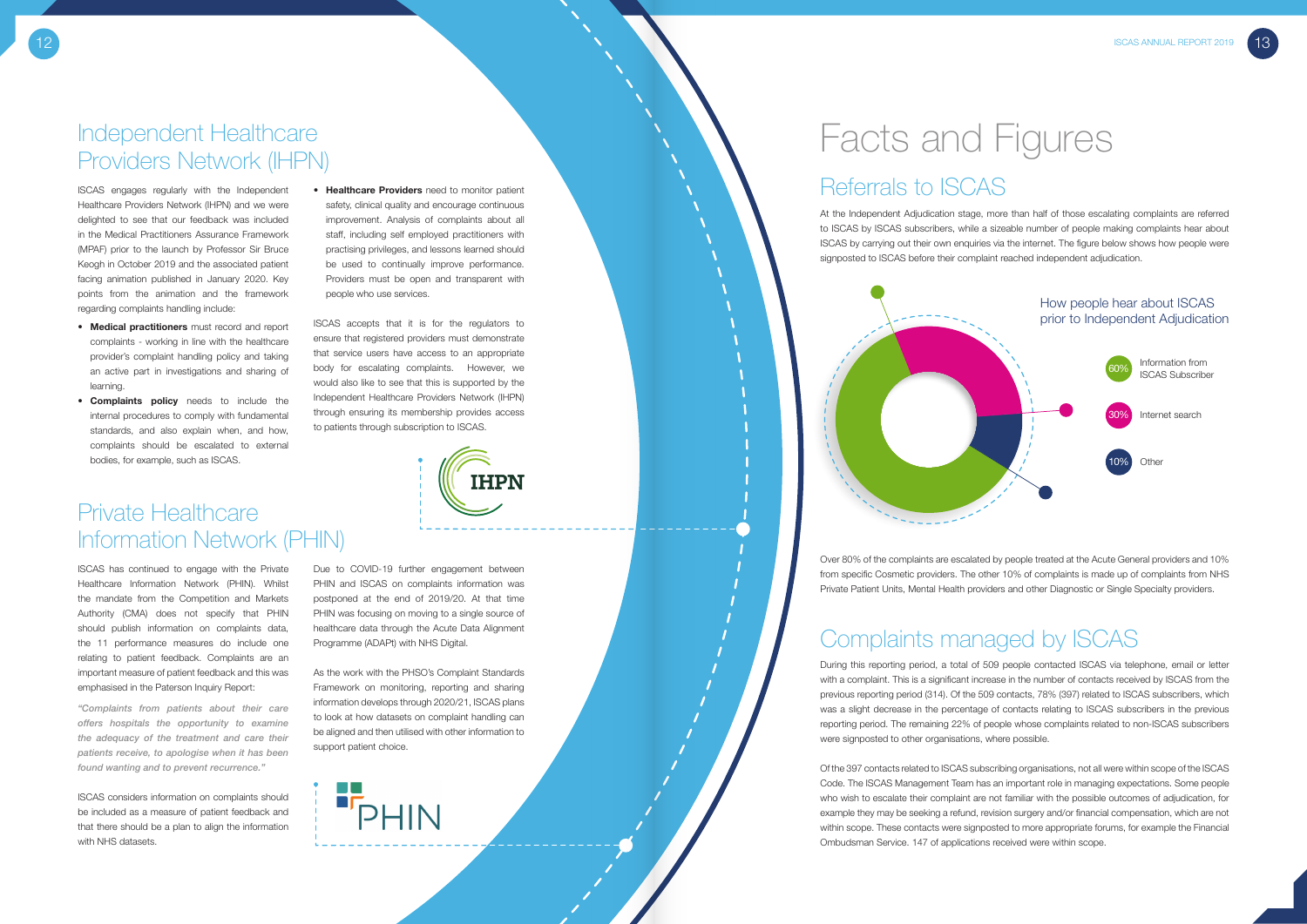|                                        | Apr 2017 - Mar 2018 <sup>1</sup> | Apr 2018 - Mar 2019 | Apr 2019 - Mar 2020 |
|----------------------------------------|----------------------------------|---------------------|---------------------|
| Total number of complaints adjudicated | 101                              | 107                 | 111                 |
| Total heads of complaints              | 279                              | 275                 | 348                 |



In this reporting period, 111 complainants' have received a final decision from an Independent Adjudicator (36 applications continued as 'work in progress' at the year end). The average duration of completed cases (from the point at which the medical records are received) across the year 2018/19 was 71 days. However, the average duration of completion was significantly increased where an expert was engaged as part of the adjudication process, rising to 111.5 days.

Of the 111 complaints that have been adjudicated on, adjudicators identified 348 Heads of Complaint (these are the individual elements of the complaint on which the adjudication is made). The numbers are shown in the table below and the average Heads of Complaint have increased from 2.6 to 3.1 per application from the previous year.

#### Most frequent Heads of Complaint at Independent Adjudication

As with previous years the most frequently recurring Heads of Complaint are about Complaints Handling and Consultant/ Medical Care.

> The next most frequently raised issues in complaints vary year-on-year, although Nursing and Discharge are recurring themes. A change seen in this year has been a large increase in the frequency that 'Accommodation' was an element of the complaint. 29% of complaints referred to Accommodation including highlighting disappointment with the quality and hygiene of private rooms and ensuite facilities, as well as problems with lack of air conditioning during hot weather.

#### Outcome of the Independent Adjudication



In each decision report, adjudicators either: 'uphold', 'partially uphold' or 'do not uphold' a particular head of complaint. The following table illustrates that the majority (62%) of complaint heads are either 'upheld' or 'partially upheld' by adjudicators, which is a decrease reported on in the previous year (69%) but similar to the year 2017/18 (63%).

|                                                                                    | Apr 2017 - Mar 2018 |     | Apr 2018 - Mar 2019 |     | Apr 2019 - Mar 2020 |     |
|------------------------------------------------------------------------------------|---------------------|-----|---------------------|-----|---------------------|-----|
| Adjudicator costs                                                                  | £215,577            |     | £215,790            |     | £212,563            |     |
| Clinical expert costs (and percentage<br>of cases requiring expert clinical advice | £16,095             | 12% | £20,662             | 11% | £21.094             | 14% |

#### Adjudication costs and clinical advice

Individual ISCAS subscribers bear the cost of adjudications. The average cost of an adjudication case in this reporting period was £2,105, which shows a decrease in average costs on the previous two years (2018/19 at £2,209 and 2017/18 at £2,294).



Independent Adjudicators may require the use of expert clinical advice to support the adjudication process. The adjudicators will use their discretion on a case-by-case basis and only use an expert if appropriate. Clinical reports are made available to people who complain and providers when the adjudicator issues their decision.

14% of cases required expert clinical advice in this reporting period, a slight increase from the previous period. The total costs associated with expert clinical advice in this reporting period came to £21,094 (or an average of £1,357 per case), which is a decrease from last year. The Expert Policy has been further reviewed to ensure consistency and value for money when instructing an expert on a case.

#### Adjudication volumes, themes and outcomes

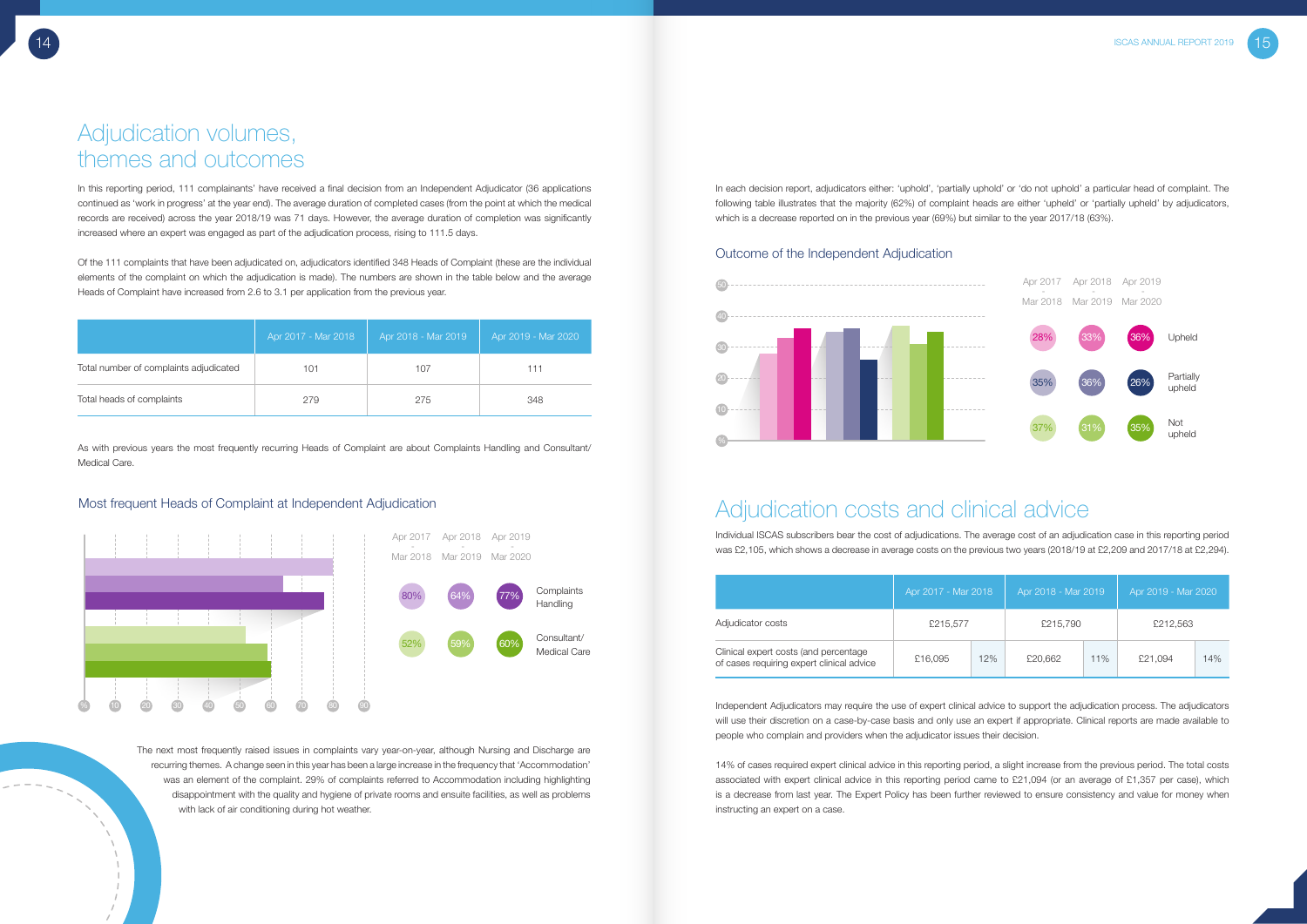|                                 | Apr 2017 - Mar 2018 | Apr 2018 - Mar 2019 | Apr 2019 - Mar 2020 |
|---------------------------------|---------------------|---------------------|---------------------|
| Cases in which payments made    | 81                  | 88                  | 102                 |
| % of cases attracting a payment | 80%                 | 82%                 | 92%                 |
| Total costs                     | £65,815             | £66,728             | £61,683             |
| Average award                   | £813                | £758                | £605                |



## Goodwill Payments

Individual ISCAS subscribers also are required to make any goodwill payments to people escalating complaints. Goodwill payments were made in around 92% of completed cases in this reporting period, which is an increase of around 10% of cases where goodwill payments were made in the previous year. However, the average size of goodwill payment decreased to £605, from an average of £758 last year.

### Complaints about ISCAS

With the launch of the new ISCAS website during 2019, a new independent complaints process was introduced. Following the implementation of CEDR's 3 stage Complaints Procedure, CEDR received four complaints about ISCAS during the financial year. Three complaints related solely to an adjudicator's decision. This aspect is out of scope as decisions are final and not subject to review. This is made clear in all ISCAS information including the Patients' Guide to the ISCAS Code. One case was upheld in part due to the overall time it took to resolve the matter owing to the delay in sourcing an appropriate expert.

## Financial position

The Board of Directors manage the finances of ISCAS on the basis that it is a not-for-profit organisation, and therefore they seek to achieve only a very small surplus so as to ensure that there are sufficient reserves to cover unforeseen circumstances. For the year ended 31 March 2020, ISCAS total revenue was £456k of which 38% arose from subscriptions and the remainder from adjudication case fees. The surplus for the year was just under £35k and our accumulated reserves are around £86k

Historically, ISCAS operating costs have been covered by subscription income whilst adjudication fees funded our Independent Adjudicators. The directors are, however, gradually shifting the balance so that a higher proportion of costs are covered by case fees.



# The ISCAS Team



Jordan Yates, ISCAS Senior Case Manager Jordan is the first point of contact for patients, independent adjudicators and providers. Jordan has previously worked in a patient facing role for the NHS. She has many years of experience as a case administrator at CEDR, providing advice and assistance to consumers across a range of dispute resolution services and schemes

John-Paul provides the day-to-day oversight of the ISCAS scheme and administers the panel of independent adjudicators. He is Head of Consumer Services at CEDR and has over 10 years' experience working in alternative dispute resolution. John-Paul's background includes complaint handling, negotiation, conciliation, adjudication, management, quality assurance and complaints



# John-Paul Azzi, ISCAS Manager review. He is also a qualified solicitor from Australia.



Graham Massie, ISCAS Company Secretary Graham Massie is CEDR's Chief Operating Officer, Company Secretary and Chief Financial Officer, a role he also performs for ISCAS. A Chartered Accountant and professional mediator by background, Graham has over 20 years' experience in the conflict management field. His current project portfolio with CEDR includes working with a range of leading professional firms, corporate and public sector bodies to develop their in-house negotiation skills and conflict management systems, and he also leads CEDR's research project on 'Cutting the Cost of Conflict'.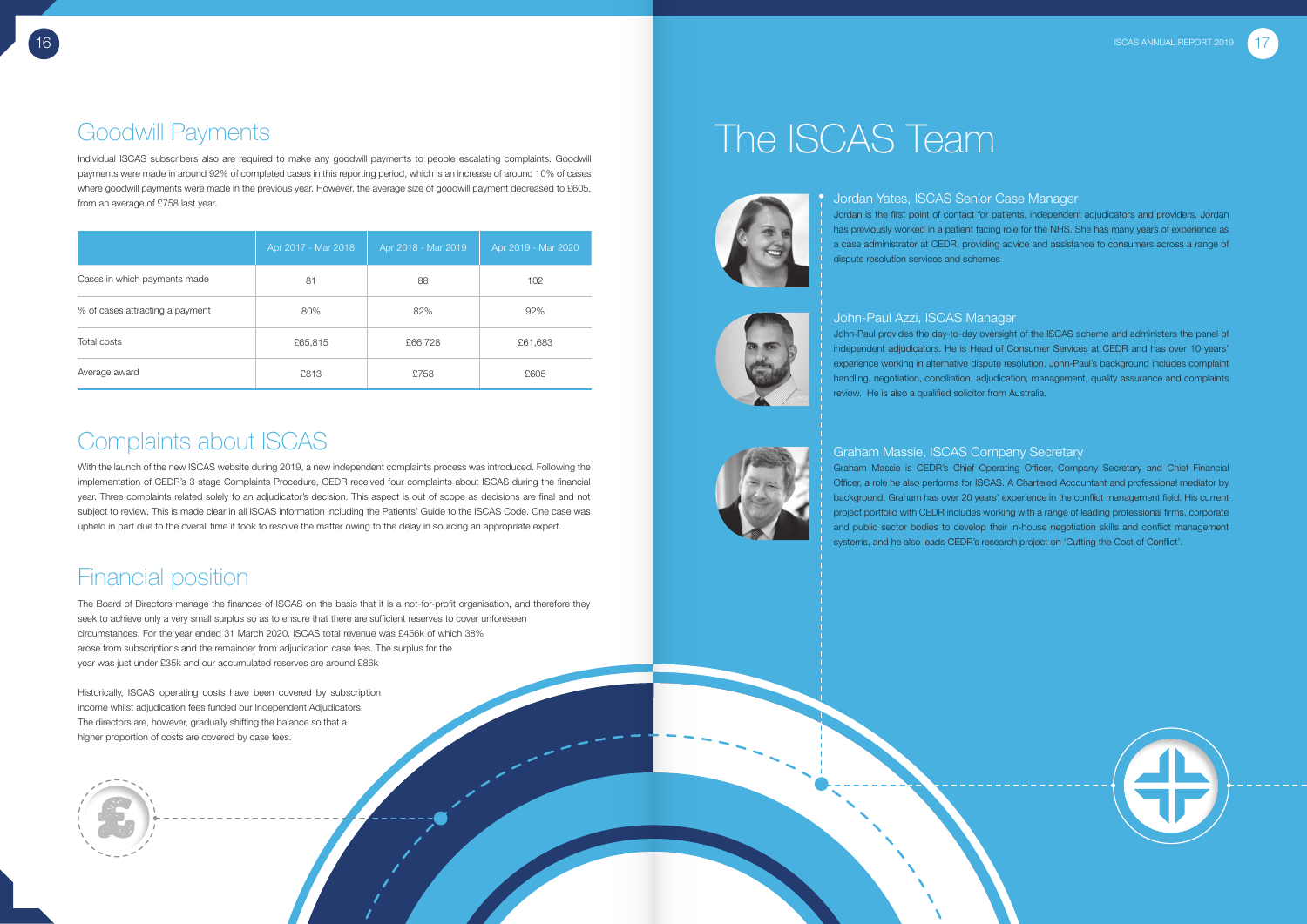Aesthetic Beauty Centre Aesthetic Plastic Surgery Alliance Medical Ascot Rehabilitation Centre Aspen Healthcare Babylon Healthcare Services Ltd Bella Vou Benenden Hospital BMI Healthcare Brigstock Skin & Laser Centre Bupa Cromwell Hospital Bupa Health Clinics Care Oncology Clinic Care UK Castle Craig Hospital Cavendish Clinic CC Kat Aesthetics Centre for Reproductive Immunology and Pregnancy (Miscarriage Clinic) Centre for Sight Chase Lodge Hospital Circle Health Clatterbridge Private Clinic Clinical Partners Cobalt Health Cosmetic Surgery Partners Coyne Medical Custom Vision Clinic Dilemma Consultancy Elanic ENT Referrals Limited Epsomedical Fairfield Independent Hospital Fleet Street Clinic Fortius Clinic Genesis Cancer Care UK Ltd Guy's and St Thomas' Private Healthcare Harley Street ENT Clinic

# Subscribers to ISCAS

#### HCA Healthcare

Health Bridge Limited T/A Zava Hearts First Ambulance Service Heathrow Medical Services LLP Horder Healthcare IESO Digital Health Imperial Private Healthcare Independent Doctors Federation InHealth Japan Green Medical Centre Ltd KIMS Hospital Limited King Edward VII Hospital Sister Agnes Kinvara Private Hospital Knightsbridge Doctors KSL Clinic LANCuk Linia Cosmetic Surgery aka Harley Health Village London Claremont Clinic London Doctors Clinic London Medical London Welbeck Hospital Manchester Private Hospital Marie Stopes International Mayfair Medicum Mayo Clinic Healthcare Medical Equipment Solutions Ltd Medical Imaging Partnership Medical Solutions UK Medneo Diagnostics UK Limited MET Medical Ltd Moorgate Andrology My Aesthetics MYA Cosmetic Surgery Nash Private Healthcare - Basildon and Thurrock University Hospitals NHS Foundation Trust (Brook Suite), Mid Essex Hospital Services

NHS Trust (Broomfield), and Southend University Hospital NHS Foundation Trust National Migraine Centre

18 ISCAS ANNUAL REPORT 2019

Nature Consultancy Ltd (Emotions Clinic) NES Healthcare New Medica New Victoria Hospital Nightingale Hospital North West Independent Hospital Nuffield Health One Healthcare Operose Health Optegra OSD Healthcare Pearl Aesthetics T/A Hunar Clinic Private GP Clinic Private Psychiatry Ramsay Health Care Randox Health Regent's Park Heart Clinics Ltd Rootcare Ltd (Bliss Pharmacy) Royal Free PPU Rushcliffe Care Group Rutherford Cancer Care Limited Sancta Maria Hospital Schoen Clinic UK Sk:n Clinics Ltd SmartTMS Spencer Private Hospitals Spire Healthcare Ltd St Hugh's Hospital St Joseph's Independent Hospital TAC Healthcare Group Ltd The Evewell The French Cosmetic Medical Company The GP Surgery Ltd The Harley Medical Group The Harley Street Hospital The Hospital of St John and St Elizabeth The London Clinic

The Manchester Clinic The Medical Cannabis Clinic The Mews Practice The Mole Clinic The New Foscote Hospital Limited The Plastic Surgery Group The Priory Group Ltd The Private Clinic The Raphael Medical Centre The Royal Buckinghamshire Hospital The Sefton Suite The Standing CT Company The Surrey Park Clinic The Wells Suite (Maidstone & Tunbridge Wells NHS Trust) Transform Hospital Group UK Birth Centres T/A Private Midwives Ulster Independent Clinic UME Diagnostics Welbeck Health Partners (One Welbeck) Weymouth Street Hospital Wimbledon Neuro-Care Yabb Consultants T/A Moor Eye Care ZoomDoc Ltd

#### **Terminated**

British Hair Clinic ME Clinic One Health Medical Group Secure Care UK